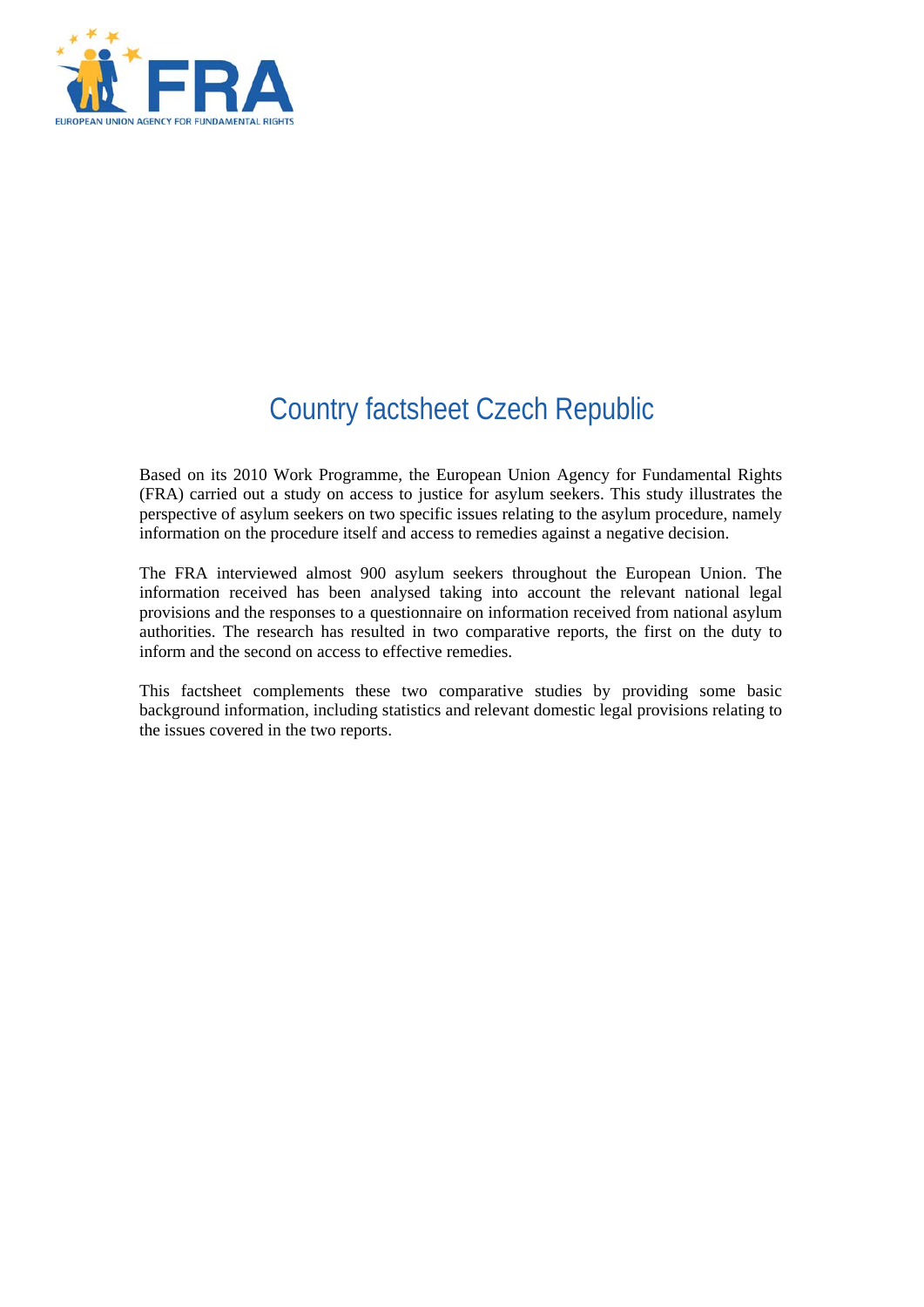## 1. Statistics

**Statistics on asylum applications (Total and top 10 nationalities)**

| <b>2009 Top 10 Nationalities</b> | <b>2008 Top 10 Nationalities</b> |                             |       |
|----------------------------------|----------------------------------|-----------------------------|-------|
| Total                            | 1.245                            | Total                       | 1,650 |
| Ukraine                          | 200                              | Ukraine                     | 320   |
| Kazakhstan                       | 185                              | Turkey                      | 250   |
| Mongolia                         | 160                              | Mongolia                    | 195   |
| Turkey                           | 65                               | Vietnam                     | 110   |
| Vietnam                          | 65                               | <b>Belarus</b>              | 80    |
| <b>Stateless</b>                 | 60                               | <b>Russian Federation</b>   | 80    |
| <b>Belarus</b>                   | 55                               | Kazakhstan                  | 75    |
| <b>Russian Federation</b>        | 55                               | Nigeria                     | 40    |
| Syrian Arab Republic             | 45                               | Georgia                     | 40    |
| Nigeria                          | 40                               | China (including Hong Kong) | 35    |

**Statistics on first instance asylum decisions (Total positive decisions - top five nationalities)**

| 2009                      |                                              |                                           |                           |                 |                                        |                                       |                                                   |
|---------------------------|----------------------------------------------|-------------------------------------------|---------------------------|-----------------|----------------------------------------|---------------------------------------|---------------------------------------------------|
|                           | Geneva<br><b>Convention</b><br><b>Status</b> | <b>Subsidiary</b><br>protection<br>status | Humanitarian <sup>1</sup> | <b>Rejected</b> | <b>Total</b><br>number of<br>decisions | <b>Total</b><br>positive<br>decisions | Recognition<br>rate <sup>2</sup><br>$\frac{1}{2}$ |
| Total                     | 60                                           | 20                                        | 20                        | 435             | 535                                    | 100                                   | 18.7                                              |
| Mvanmar                   | 20                                           |                                           |                           | $\theta$        | 20                                     | 20                                    | 100.0                                             |
| Ukraine                   | 10                                           |                                           |                           | 70              | 85                                     | 15                                    | 17.6                                              |
| Afghanistan               |                                              |                                           |                           |                 | 10                                     | 10                                    | 100.0                                             |
| Vietnam                   |                                              |                                           |                           | 20              | 25                                     |                                       | 20.0                                              |
| <b>Russian Federation</b> |                                              |                                           |                           | 15              | 20                                     |                                       | 25.0                                              |

**Statistics on final decisions (Total positive decisions - top five nationalities)** 

| 2009       |                                              |                                           |                           |                 |                                        |                                       |                                                   |
|------------|----------------------------------------------|-------------------------------------------|---------------------------|-----------------|----------------------------------------|---------------------------------------|---------------------------------------------------|
|            | Geneva<br><b>Convention</b><br><b>Status</b> | <b>Subsidiary</b><br>protection<br>status | Humanitarian <sup>1</sup> | <b>Rejected</b> | <b>Total</b><br>number of<br>decisions | <b>Total</b><br>positive<br>decisions | Recognition<br>rate <sup>2</sup><br>$\frac{0}{0}$ |
| Total      |                                              |                                           | 25                        | 395             | 420                                    | 25                                    | 6.0                                               |
| Ukraine    |                                              |                                           |                           | 65              | 70                                     |                                       | 7.1                                               |
| Vietnam    |                                              |                                           |                           | 20              | 25                                     |                                       | 20.0                                              |
| Kosovo     |                                              |                                           |                           | 10              | 15                                     |                                       | 33.3                                              |
| Kazakhstan |                                              |                                           |                           | 85              | 85                                     |                                       | 0.0                                               |
| Mongolia   |                                              |                                           |                           | 40              | 40                                     |                                       | 0.0                                               |

*Notes: These tables are based on categories used by Eurostat. The way Eurostat presents its data may not necessarily correspond to categories used at national level. This can particularly be the case with statistics provided under 'humanitarian status'. For more detailed understanding of the data, the reader is invited to consult national statistics at: [http://www.mvcr.cz/mvcren/article/statistical-reports-on-international](http://www.mvcr.cz/mvcren/article/statistical-reports-on-international-protection-seekers-and-refugees-323887.aspx?q=Y2hudW09Mg%3d%3d)[protection-seekers-and-refugees-323887.aspx?q=Y2hudW09Mg%3d%3d](http://www.mvcr.cz/mvcren/article/statistical-reports-on-international-protection-seekers-and-refugees-323887.aspx?q=Y2hudW09Mg%3d%3d).* 

*Data has been rounded to the nearest 5. Due to the rounding, the sum of individuals may not necessarily match the given total. 0 means less than 3; n.a. = not available. Kosovo (under United Nations Security Council Regulation 1244).* 

<sup>1</sup> Covering persons granted authorisation to stay for **humanitarian reasons** under national law by *administrative or judicial bodies. It includes persons who are not eligible for international protection as currently defined in the first stage legal instruments but are nonetheless protected against removal under the obligations that are imposed on all Member States by international refugee or human rights instruments or on the basis of principles flowing from such instruments.* 

*2 The recognition rate corresponds to the proportion of positive first instance or final on appeal decisions out of the total number of decisions in 2009. Positive decisions include the provision of refugee status, subsidiary protection and humanitarian protection (where data is available).* 

Source: [Eurostat](http://epp.eurostat.ec.europa.eu/), Data extracted on 01 September 2010.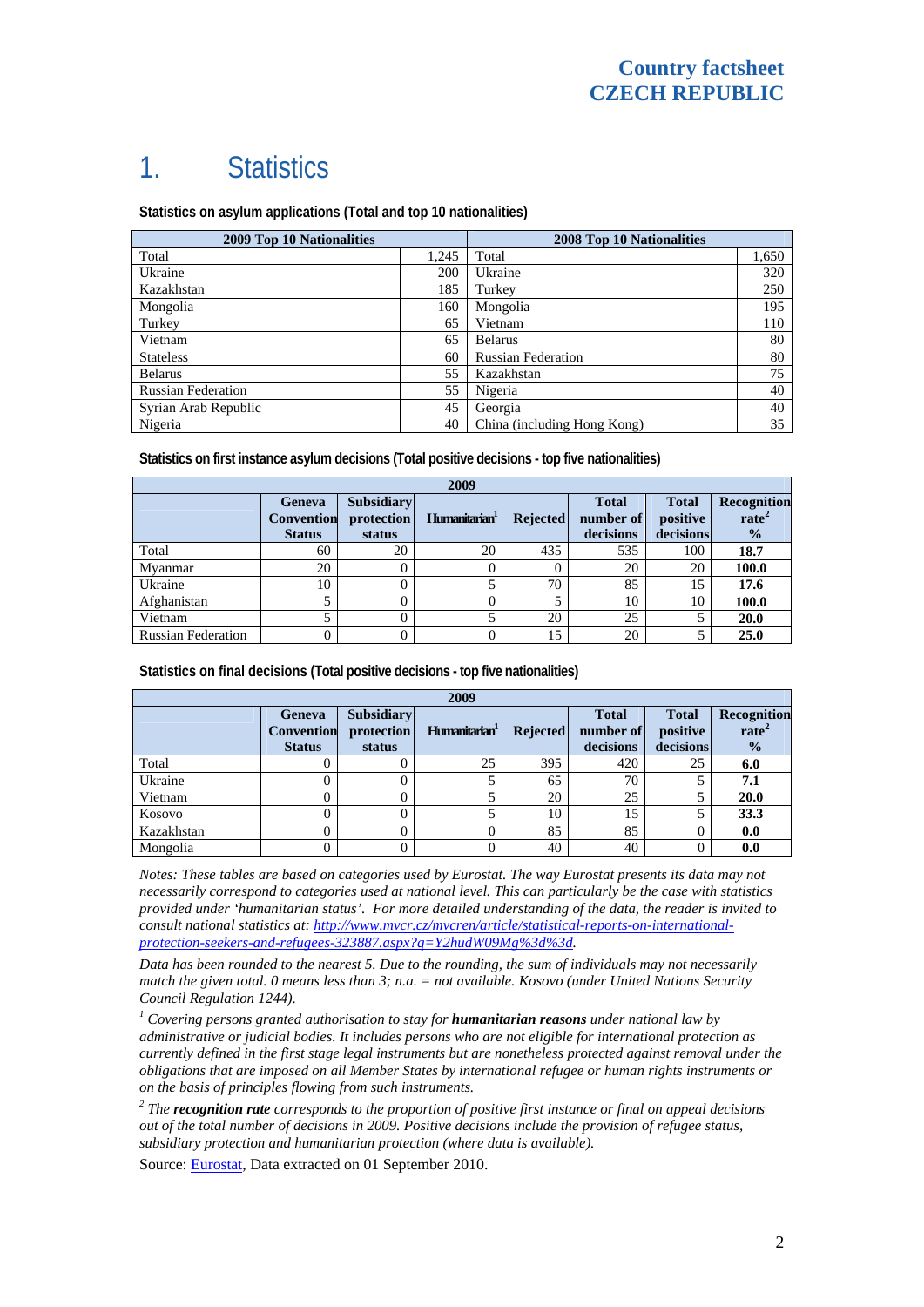#### **Country factsheet CZECH REPUBLIC**

## 2. Background Information

### Asylum act<sup>[1](#page-2-0)</sup>

[Act on Asylum \(1999\)](http://www.unhcr.org/refworld/category,LEGAL,,,CZE,4a7a97bfc33,0.html)

#### Asylum authorities

**First instance authority**  [Ministry of the Interior](http://www.mvcr.cz/mvcren/asylum-migration-integration.aspx)

**Second instance authority**  Regional Court

## 3. Duty to inform asylum seekers

The Ministry of the Interior has the duty to provide information in writing on the rights and obligations of an applicant for asylum and on the right to request at any time legal and other assistance to organisations working for the protection of refugees, and to contact the Office of the UNHCR. Such information has to be provided in the applicant's mother tongue or in a language in which s/he is able to communicate. The information has to be provided either at the time of filing an asylum application or not later than 15 days from the date of the request for international protection by an alien (Article 10).

A specific information leaflet on the Dublin II Regulation is handed over to applicants when lodging the asylum application and a specific information leaflet on EURODAC when taking the finger prints.

| <b>Written information</b> | Leaflet on the procedure translated into 37 languages as well as separate |  |  |  |
|----------------------------|---------------------------------------------------------------------------|--|--|--|
| materials                  | leaflets on Dublin II and Eurodac.                                        |  |  |  |
|                            | Information is personally handed over to each adult applicant in the      |  |  |  |
| <b>Provided when?</b>      | reception centre or sent by registered mail if the asylum seeker applies  |  |  |  |
|                            | out of the reception centre.                                              |  |  |  |
| Provided by whom?          | By the Ministry of the Interior and by the police.                        |  |  |  |
| Has an evaluation of       |                                                                           |  |  |  |
| information tools been     | No.                                                                       |  |  |  |
| carried out?               |                                                                           |  |  |  |

In August 2010, the Ministry of the Interior provided the following information to the FRA as regards written information materials.

<span id="page-2-0"></span>l <sup>1</sup> The legal information in this factsheets has been updated to reflect the situation on 1 September 2010.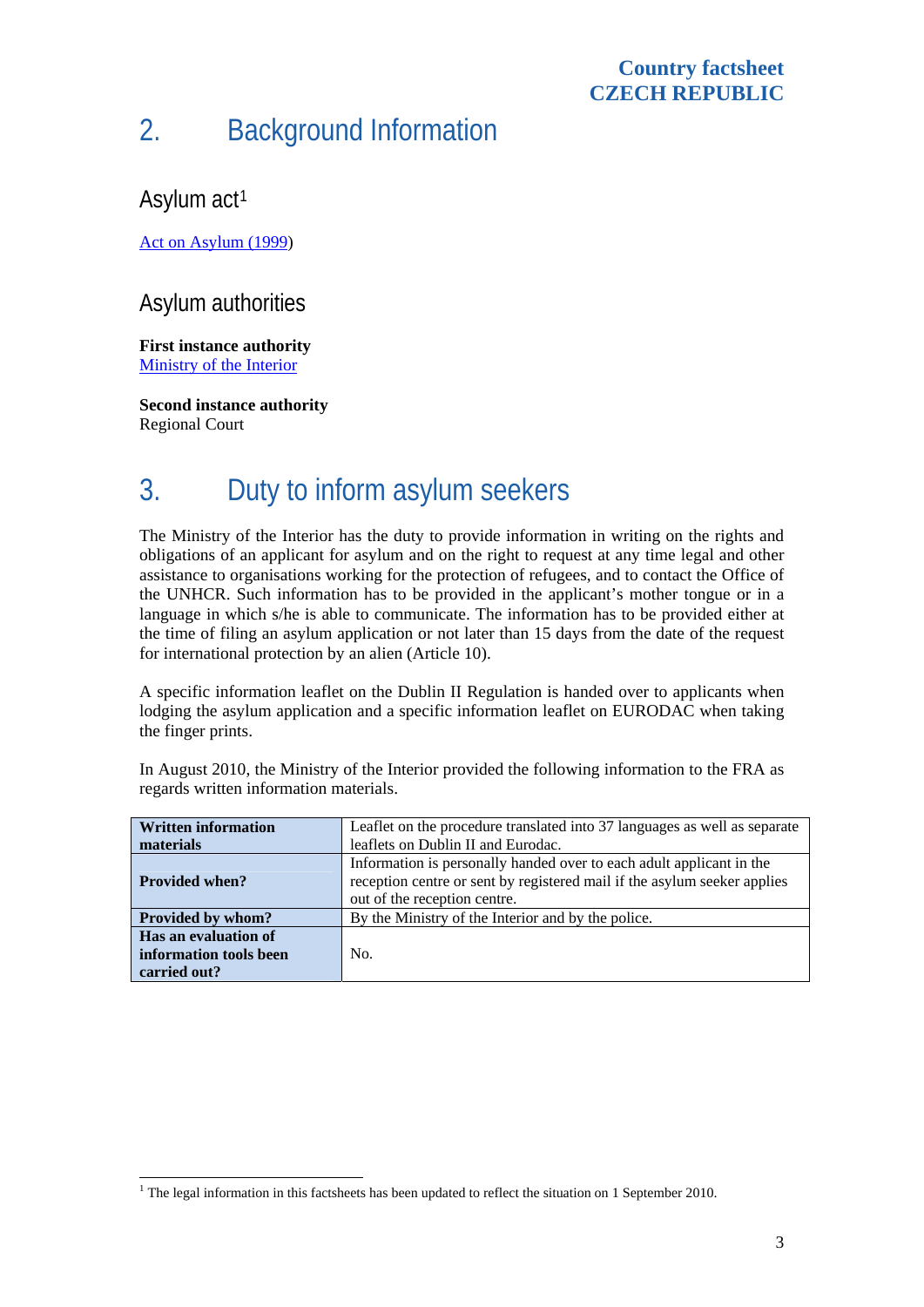### 4. Effective Remedy

#### Type of procedures

Within the admissibility procedure, the Ministry of the Interior examines, *inter alia*, whether it is competent to deal with the application (Dublin procedure); in case of a negative decision it discontinues the procedure and organises the transfer of the applicant to the competent Member State. Subsequent applications are also considered as an admissibility procedure.

In addition to the regular procedure, there is also a procedure for manifestly unfounded applications. Decision rejecting the application as manifestly unfounded includes, for instance, safe country of origin and safe third country decisions have to be taken within thirty days from the date of commencement of the proceedings (Article 16(3)).

A special procedure exists for applications submitted at the airport: the Ministry of the Interior shall take decision within four weeks from the date of the Declaration on International Protection (Article 73).

#### Duty to state reasons for rejection and procedure to appeal

Pursuant to Article 28 of the Act on Asylum, the Ministry of the Interior has the duty to justify its negative decision on the asylum application. Rejections based on safe third country have to be accompanied by a document notifying the safe third country in its official language that the asylum application has not been examined in substance.

In addition to the verdict and the reasoning, the decision has to contain the instructions concerning right of appeal, time-limit for lodging an appeal, which court shall decide on the appeal as well as the information on the absence of suspensive effect of the appeal if that is the case (Article 68, [Code of Administrative Procedure](http://www.nssoud.cz/docs/cap2004.pdf) - CAP).

#### Time limits for appeal

There are two different time frames within which a legal remedy against the decisions of the Ministry of the Interior may be lodged with the competent regional court; either 15 days from the date of service of the decision, or 7 days from that date in case of: (i) decisions served to an alien hosted in a detention centre, and (ii) inadmissibility decisions (Article 32(2), Act on Asylum).

| <b>Type of procedure</b>             | <b>Time limits</b>  | <b>Right to remain</b>                                                                      |
|--------------------------------------|---------------------|---------------------------------------------------------------------------------------------|
| General rule                         | 15 days             | Automatic suspensive effect.                                                                |
| Manifestly unfounded<br>applications | $15 \text{ days}^2$ | Automatic suspensive effect (exceptions in footnote 5).                                     |
| Admissibility<br>procedure           | 7 days              | No suspensive effect unless the regional court decides<br>otherwise in the individual case. |
| Dublin II                            | 7 days              | No suspensive effect unless the Regional court decides<br>otherwise in the individual case. |
|                                      |                     |                                                                                             |

<span id="page-3-0"></span><sup>2</sup> Before the judgment of the Constitutional Court no. 9/2010 Coll. came into effect in January 2010, the decisions on manifestly unfounded applications could be appealed against to the regional court within seven days of serving the decision. After the annulment of the provision concerned (Art. 32(2)(a), Act on Asylum), asylum seekers may file an appeal against such decisions within the regular time limit, which is 15 days of serving the decision.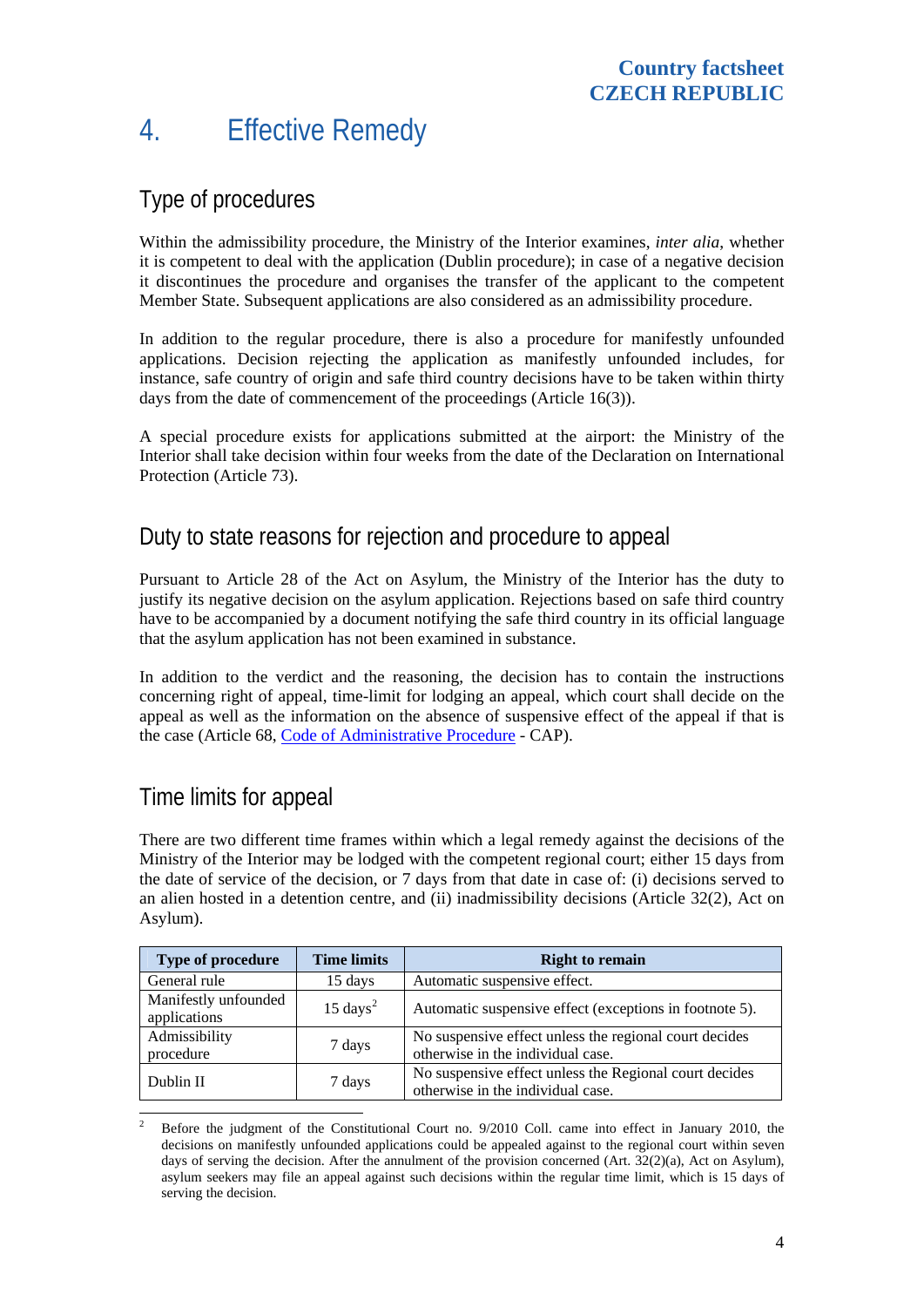### Right to remain in the country during appeal

As a general rule, an appeal against a decision of the Ministry of the Interior has automatic suspensive effect (Article 32(3) Act on Asylum). However, the same provision introduces several exceptions to this general rule. In cases of discontinuation of the procedure (including inadmissible applications; Article 25 Act on Asylum), in two cases when the asylum application is rejected as manifestly unfounded<sup>[3](#page-4-0)</sup>, and in the Dublin II procedure (Article 32 2.c) and Art 25i) Act on Asylum), the Asylum Act does not provide for suspensive effect and the Code of Administrative Justice applies.

Pursuant to Article 73 of the [Code of Administrative Justice](http://www.nssoud.cz/docs/caj2002.pdf) (CAJ), lodging of a complaint does not have suspensive effect unless otherwise provided for by this Act or a special law. However, the court may still decide to award the suspensive effect of the appeal at the appellant's request after hearing the defendant's opinion providing the execution of the decision or other legal consequences of the decision would result in irreparable damage to the appellant, the award of the suspensive effect does not unreasonably affect the acquired rights of third persons and is not contrary to the public interest (Article 73(2), CAJ).

### Legal Aid

During the entire course of the proceedings, asylum seekers are entitled to be represented on the basis of a power of attorney (Article 20.2 Asylum Act). According to Article 21 an asylum seeker is entitled to request assistance from a legal entity or natural person engaged in providing legal assistance to refugees. The Ministry of the Interior shall contribute to the payment of costs related to the provision of such assistance at no charge, to a legal entity or natural person who has entered into a written agreement on the provision of legal assistance with the Ministry of the Interior. (Article 21.2)

Within the second instance procedure, the appellant may either obtain legal assistance from advice-providing NGOs<sup>[4](#page-4-1)</sup> (Article 35 (5) of the [Code of Administrative Justice](http://www.nssoud.cz/docs/caj2002.pdf)) or apply for an appointed legal counsellor from the Regional Court (Article 35 (8) CAJ). The court may assign a legal representative to an asylum seeker.

According to the general administrative law, the parties have a right of inspection of their files even if the decision on the merits of their case has become legally effective (Article 45 CAP). This also applies to asylum procedures.

#### Language assistance

The asylum seeker is entitled to use his/her mother tongue or a language in which s/he is able to communicate during the course of the proceedings. For this purpose the Ministry of the Interior shall provide for an interpreter for the entire course of the first instance procedure.

<span id="page-4-0"></span><sup>&</sup>lt;sup>2</sup><br>3 Those two cases concern decisions rejecting the application for asylum as manifestly unfounded on the ground that (i) the applicant arrives from a country, which the Czech Republic considers to be a safe third country or a safe country of origin unless it is proven that in his/her case this country cannot be deemed to be such country, and (ii) the applicant holds more than one citizenship and failed to avail him/herself of the protection of any of the countries of which s/he is a citizen (Art. 16 (1)(d), (e)).

<span id="page-4-1"></span>As an example, an NGO called 'SOZE' (Association of citizens dealing with emigrants) has launched a project on providing free legal and social assistance to asylum seekers placed in asylum facilities on the territory of Morava and Slezsko. The aim of the project is to provide an individual and qualified assistance to asylum seekers by informing them of their rights during the asylum procedure, helping them with preparing official documents, and in reasonable cases by helping them to lodge an appeal in negative decisions on their applications ([http://www.soze.cz/?page\\_id=218\)](http://www.soze.cz/?page_id=218).